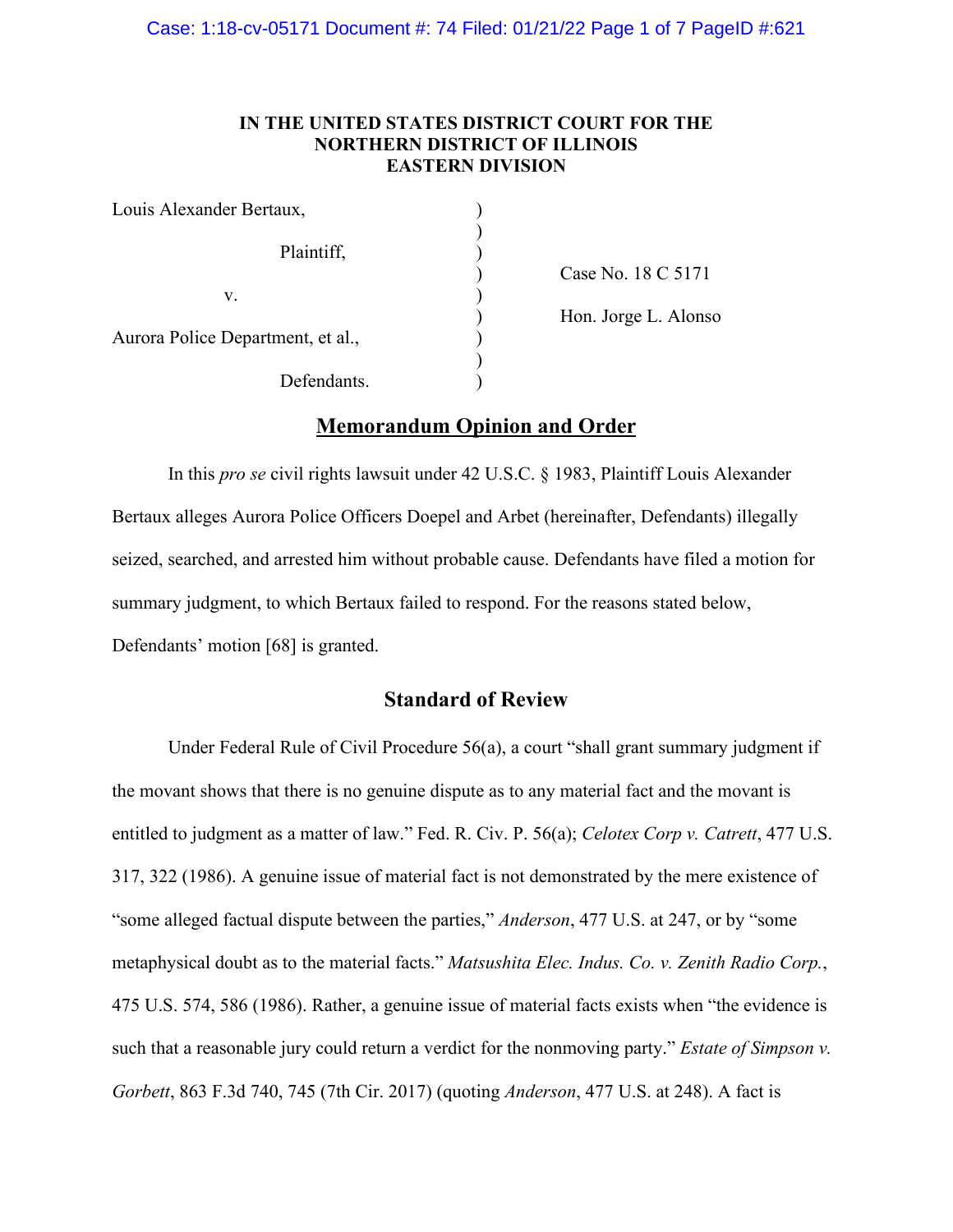#### Case: 1:18-cv-05171 Document #: 74 Filed: 01/21/22 Page 2 of 7 PageID #:622

material if it might affect the outcome of the suit. *First Ind. Bank v. Baker*, 957 F.2d 506, 508 (7th Cir. 1992).

When deciding a motion for summary judgment, the Court views the facts in the light most favorable to, and draws all reasonable inferences in favor of, the nonmoving party. *Apex Digital, Inc. v. Sears, Roebuck & Co.*, 735 F.3d 962, 965 (7th Cir. 2013) (citation omitted). The moving party bears the initial burden of demonstrating the lack of any genuine issue of material fact. *Celotex*, 477 U.S. at 323. But once the party moving for summary judgment demonstrates the absence of a disputed issue of material fact, "the burden shifts to the non-moving party to provide evidence of specific facts creating a genuine dispute." *Carrol v. Lynch*, 698 F.3d 561, 564 (7th Cir. 2012). The non-movant must go beyond the pleadings and "set forth specific facts showing that there is a genuine issue for trial." *Hannemann v. Southern Door Cty Sch. Dist.*, 673 F.3d 746, 751 (7th Cir. 2012). "Thus, 'summary judgment must be entered "against a party who fails to make a showing sufficient to establish the existence of an element essential to that party's case, and on which that party will bear the burden of proof at trial."' *Cooper v. Lane*, 969 F.2d 368, 371 (7th Cir. 1992) (quoting *Celotex*, 477 U.S. at 322 (1986)); *Gabb v. Wexford Health Sources, Inc.*, 945 F.3d 1027, 1032 (7th Cir. 2019).

### **Northern District of Illinois Local Rule 56.1**

Local Rule 56.1 governs the procedures for filing and responding to motions for summary judgment in this district. The rule is intended "to aid the district court, 'which does not have the advantage of the parties' familiarity with the record and often cannot afford to spend the time combing the record to locate the relevant information,' in determining whether a trial is necessary." *Delapaz v. Richardson*, 634 F.3d 895, 899 (7th Cir. 2011) (citation omitted.) Local Rule 56.1(a) requires the moving party to provide a statement of material facts that complies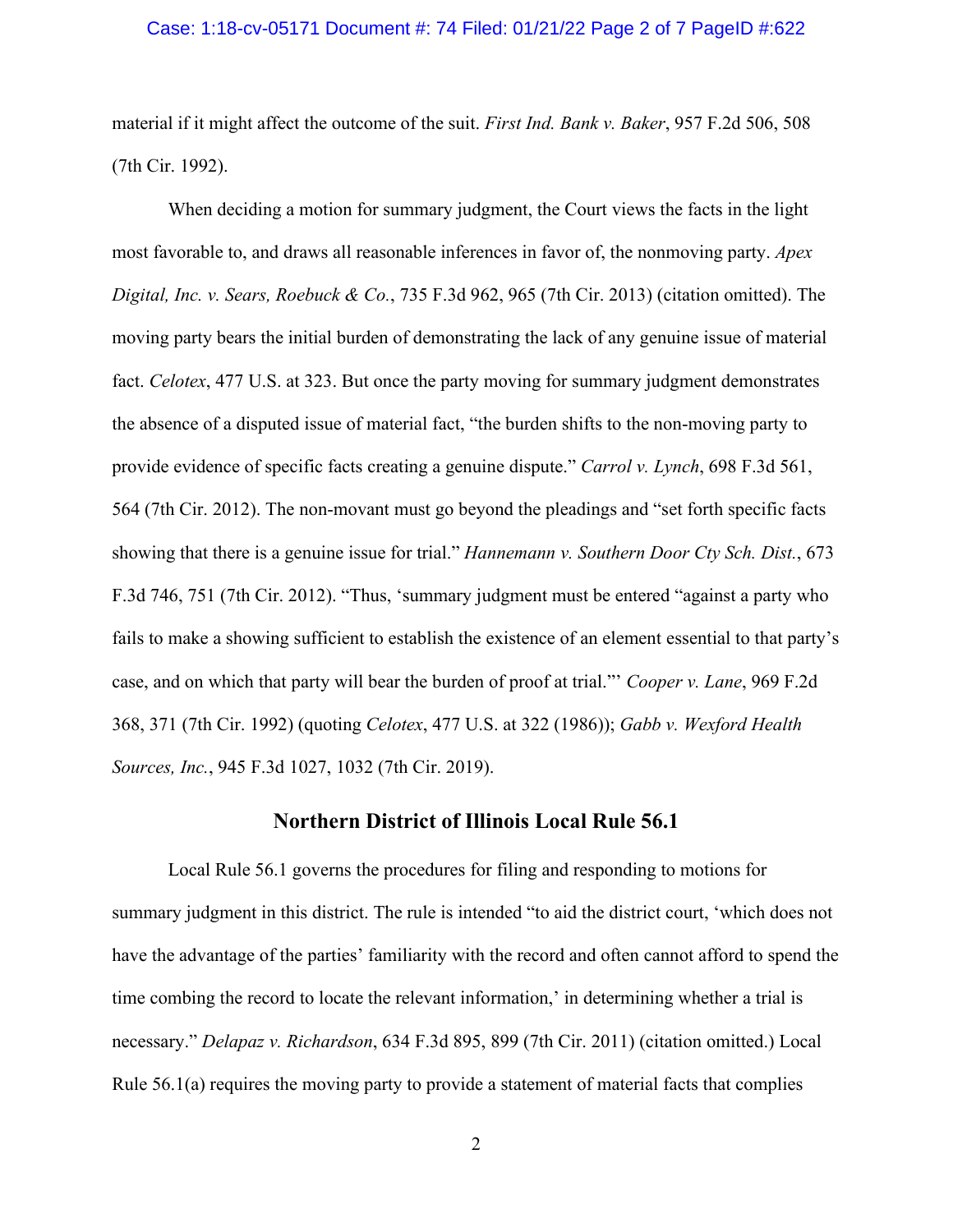#### Case: 1:18-cv-05171 Document #: 74 Filed: 01/21/22 Page 3 of 7 PageID #:623

with Local Rule 56.1(d). LR 56.1(a). Local Rule 56.1(d) requires that "[e]ach asserted fact must be supported by citation to the specific evidentiary material, including the specific page number, that supports it. The Court may disregard any asserted fact that is not supported with such a citation." LR  $56.1(d)(2)$ .

The opposing party must then respond to the movant's proposed statements of fact. *[Schrott v. Bristol-Myers Squibb Co.](https://web2.westlaw.com/find/default.wl?mt=Westlaw&db=0000506&tc=-1&rp=%2ffind%2fdefault.wl&findtype=Y&ordoc=2036243492&serialnum=2006464425&vr=2.0&fn=_top&sv=Split&tf=-1&referencepositiontype=S&pbc=5AA5E9CC&referenceposition=944&rs=WLW15.04)*, 403 F.3d 940, 944 (7th Cir. 2005); LR 56.1(e). In the case of any disagreement, "a party must cite specific evidentiary material that controverts the fact and must concisely explain how the cited material controverts the asserted fact. Asserted facts may be deemed admitted if not controverted with specific citations to evidentiary material." LR  $56.1(e)(3)$ . "[M]ere disagreement with the movant's asserted facts is inadequate if made without reference to specific supporting material." *Smith v. Lamz,* [321 F.3d 680, 683 \(7th Cir. 2003\).](https://web2.westlaw.com/find/default.wl?mt=Westlaw&db=0000506&tc=-1&rp=%2ffind%2fdefault.wl&findtype=Y&ordoc=2036243492&serialnum=2003193643&vr=2.0&fn=_top&sv=Split&tf=-1&referencepositiontype=S&pbc=5AA5E9CC&referenceposition=683&rs=WLW15.04) The party opposing summary judgment may also submit "a statement of additional material facts that complies with LR 56.1(d)." LR 56.1(b)(3). "All material facts set forth in the statement required of the moving party will be deemed to be admitted unless controverted by the statement of the opposing party." *Id*. A plaintiff's *pro se* status does not excuse him from complying with Local Rule 56.1. *See Cady v. Sheahan*, 467 F.3d 1057, 1061 (7th Cir. 2006).

Defendants filed a Rule 56.1 statement of material facts with their motion for summary judgment. (Dkt. 69.) Consistent with the local rules, Defendants also provided Bertaux with a Local Rule 56.2 Notice, which explains what Local Rule 56.1 requires of a litigant opposing summary judgment. (Dkt. 73.) Bertaux did not respond to Defendants' motion or statement of material facts. As such, Defendants' statements of material fact are deemed admitted. *Keeton v. Morningstar, Inc.*, 667 F.3d 877, 880 (7th Cir. 2012); *Parra v. Neal*, 614 F.3d 635, 636 (7th Cir. 2010); L.R. 56.1(e)(3).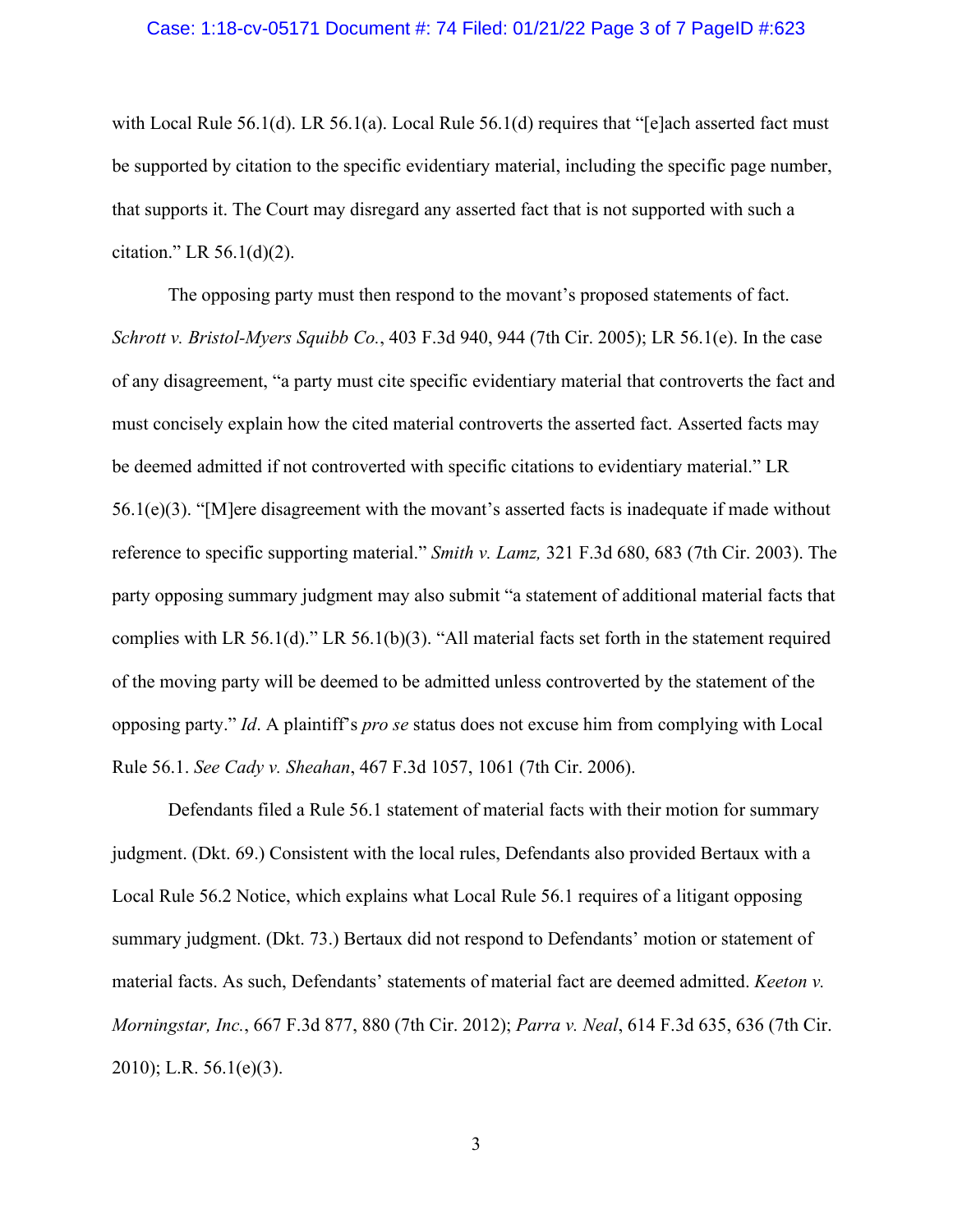### **Statement of Facts**

Aurora Police Officers arrested Bertaux on July 27, 2016 and charged him with unlawful use of a weapon by a felon and possession of a firearm without a Firearm Owner's Identification (FOID) card. (Dkt. 69 at ¶1.) On the date of the arrest, officers asked Bertaux if he was armed; to which he lifted his shirt showing a hunting knife. (*Id.*, at ¶2.) Bertaux also told the police officers that he had his "Second Amendment" on him. (*Id*.) At the time of his arrest, Bertaux was a convicted felon. (*Id.*, at ¶7.)

Bertaux filed a motion to suppress in his state criminal case, arguing that the Aurora police officers did not have reasonable articulable suspicion sufficient to warrant a search of his person. (*Id.*, at ¶8.) The state trial court denied Bertaux's motion to suppress following a court hearing. (*Id.*, at ¶9.) The trial court found that the officers were executing their community caretaking duties in response to a call about Bertaux's manic behavior and therefore justified in questioning him as to whether he was a danger to himself or others. (*Id.*) The court found that the encounter became a legitimate felony investigation once the officers learned that Bertaux possessed a large knife and observed a firearm-shaped object. (*Id.*) The trial court also found that the police officer had probable cause to arrest Bertaux after recovering a gun on his person. (Dkt. 69-7, Exh. F, pg. 5.) A jury found Bertaux guilty of unlawful possession of a weapon by a felon and unlawful possession of a firearm without a FOID card. (Dkt. 69, at ¶10.) Bertaux filed a posttrial motion challenging the denial of his motion to suppress and challenging the constitutionality of the unlawful possession of weapon by a felon under the Second Amendment. (*Id.*, at ¶11.) This motion was denied. (*Id*.)

Bertaux appealed to the Second District Illinois Appellate Court. (*Id.*, at ¶12.) The Office of the State Appellate Defender moved to withdraw from the case, concluding that: (1) the trial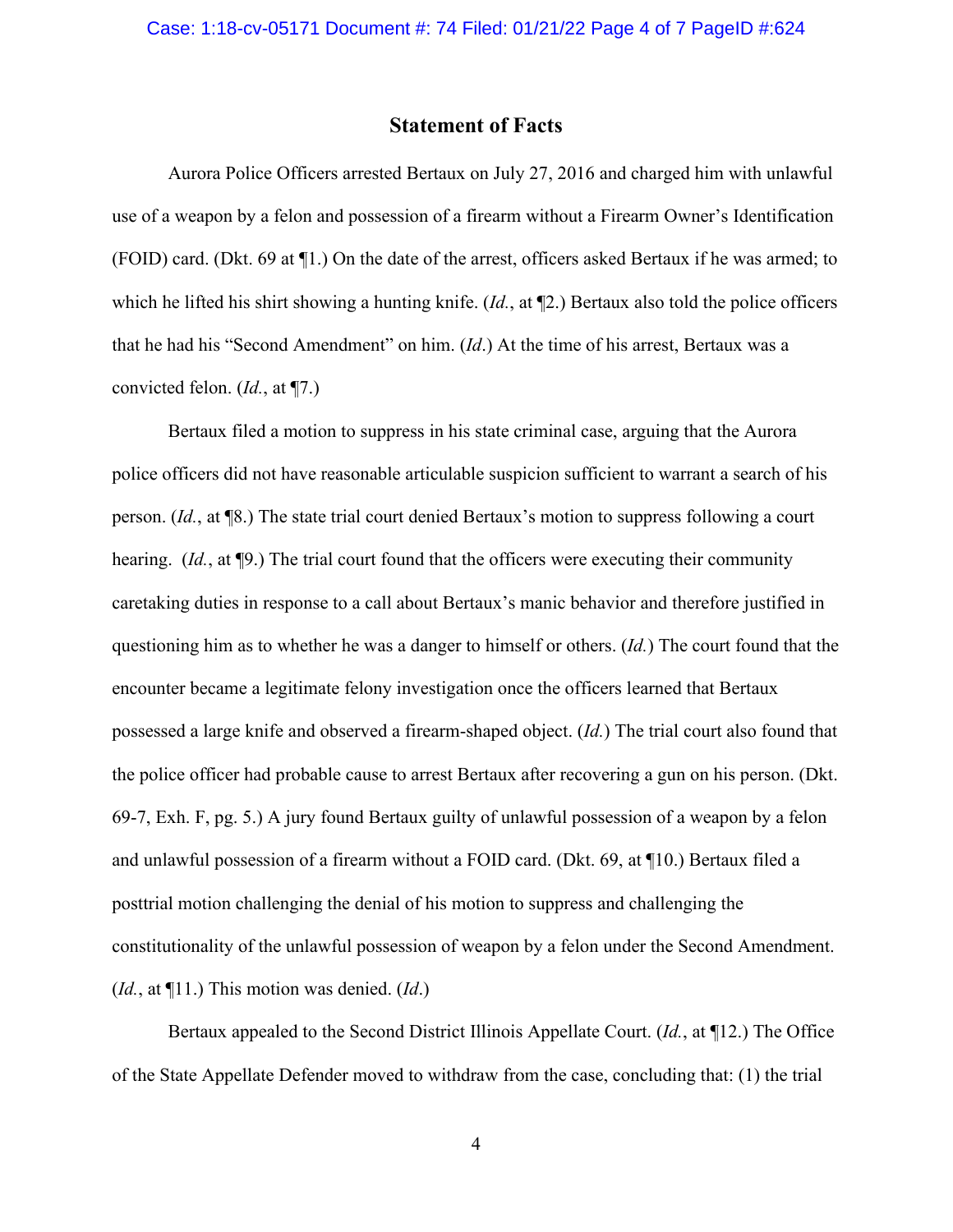#### Case: 1:18-cv-05171 Document #: 74 Filed: 01/21/22 Page 5 of 7 PageID #:625

court properly denied Bertaux's motion to suppress, (2) a rational factfinder could find that Bertaux knowingly possessed a firearm after being convicted of a felony, and (3) the trial court did not err in rejecting Bertaux's challenge to the unlawful possession of a firearm by a felon statute. (*Id.*, at ¶13.) Bertaux responded, making numerous arguments as to why he thought there were meritorious issues on appeal. (*Id.*, at ¶14.) The Appellate Court granted the State Appellate Defender's motion to withdraw, agreeing there were no issues of arguable merit on appeal. (*Id.*, at ¶15.) The Appellate Court affirmed the Circuit Court's judgment. (*Id.*, at ¶16.)

# **Discussion**

Bertaux was allowed to proceed on individual capacity claims against Officers Doepel and Arbet for an illegal search, seizure, and arrest without probable cause. (Dkt. 6, pg. 2; Dkt. 44, pg. [1](#page-4-0).) Defendants argue that Plaintiff's claims are barred by the collateral estoppel doctrine.<sup>1</sup>

Collateral estoppel bars the relitigation of issues that were litigated and decided in a prior proceeding, *Reed v. Illinois*, 808 F.3d 1103, 1107-1108 (7th Cir. 2015), including relitigation of whether probable cause supported an arrest, *see Watkins v. Martin*, 691 F. App'x 266, 268 (7th Cir. 2017). In determining whether collateral estoppel applies, the Court looks to the preclusion law of the state that made the earlier judgment. *Adams v. Adams*, 738 F.3d 861, 865 (7th Cir. 2013.) This doctrine applies, therefore, to Bertaux's claims if he: (1) litigated the issue of probable cause in a prior proceeding; (2) there was a final judgment on the merits; and (3) the party to be precluded was a party to the prior action. *Hurlbert v. Charles*, 238 Ill. 2d 248, 255 (Ill. 2010).

Bertaux litigated the issue of probable cause of his search, seizure, and arrest in his

<span id="page-4-0"></span> $<sup>1</sup>$  Defendants also present arguments regarding any possible Second Amendment claim and excessive</sup> force claim. However, as indicated, Plaintiff was not proceeding on these claims, and he did not amend his complaint to proceed on any such claims. Accordingly, the Court need not address these arguments.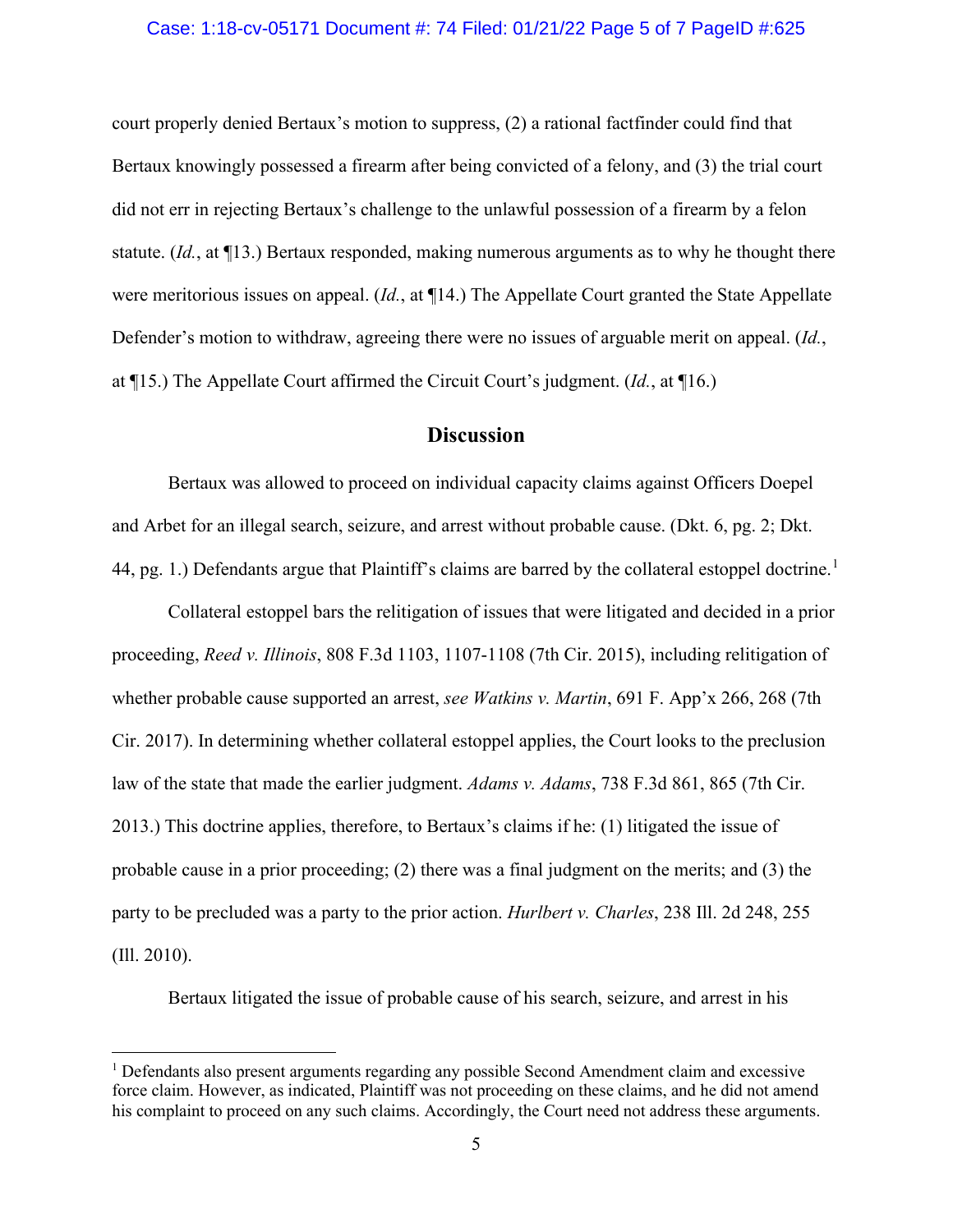#### Case: 1:18-cv-05171 Document #: 74 Filed: 01/21/22 Page 6 of 7 PageID #:626

motion to suppress in the state criminal proceeding as well as his posttrial motion in state court, and his appeal to the Illinois Appellate Court. There was a final judgment on the merits of Bertaux's motion to suppress following a court hearing and that ruling was affirmed by the Illinois Appellate Court. Lastly, Bertaux was a party to the prior proceeding and had a full and fair opportunity to litigate the matter. Accordingly, Bertaux is collaterally estopped from arguing that his search, seizure, and arrest were without probable cause. *See McGhee v. City of Rock Island*, No. 17-CV-04085-SLD-JEH, 2021 WL 1147147, \*4 (C.D. Ill. Mar. 25, 2021) (finding plaintiff was precluded by collateral estoppel doctrine from bringing Fourth Amendment claim against defendants because same issue was raised in state criminal proceeding); *Thomas v. Miller*, No. 16-CV-07612, 2018 WL 1156325, \*4 (N.D. Ill. Mar. 5, 2018) (granting summary judgment for defendants on false arrest claim where criminal trial court found probable cause for arrest after suppression hearing).

# **Conclusion**

For the reasons stated above, the Court grants Defendants' motion for summary judgment [68]. Final judgment shall enter.

If Bertaux wishes to appeal, he must file a notice of appeal with this Court within thirty days of the entry of judgment. *See* Fed. R. App. P. 4(a)(1). If he appeals, he will be liable for the \$505.00 appellate filing fee regardless of the appeal's outcome. *See Evans v. Ill. Dep't of Corr.*, 150 F.3d 810, 812 (7th Cir. 1998). If the appeal is found to be non-meritorious, he could be assessed a "strike" under 28 U.S.C. § 1915(g). If a prisoner accumulates three "strikes" because three federal cases or appeals have been dismissed as frivolous or malicious, or for failure to state a claim, the prisoner may not file suit in federal court without pre-paying the filing fee unless he is in imminent danger of serious physical injury. *Id.* If he seeks leave to proceed *in*